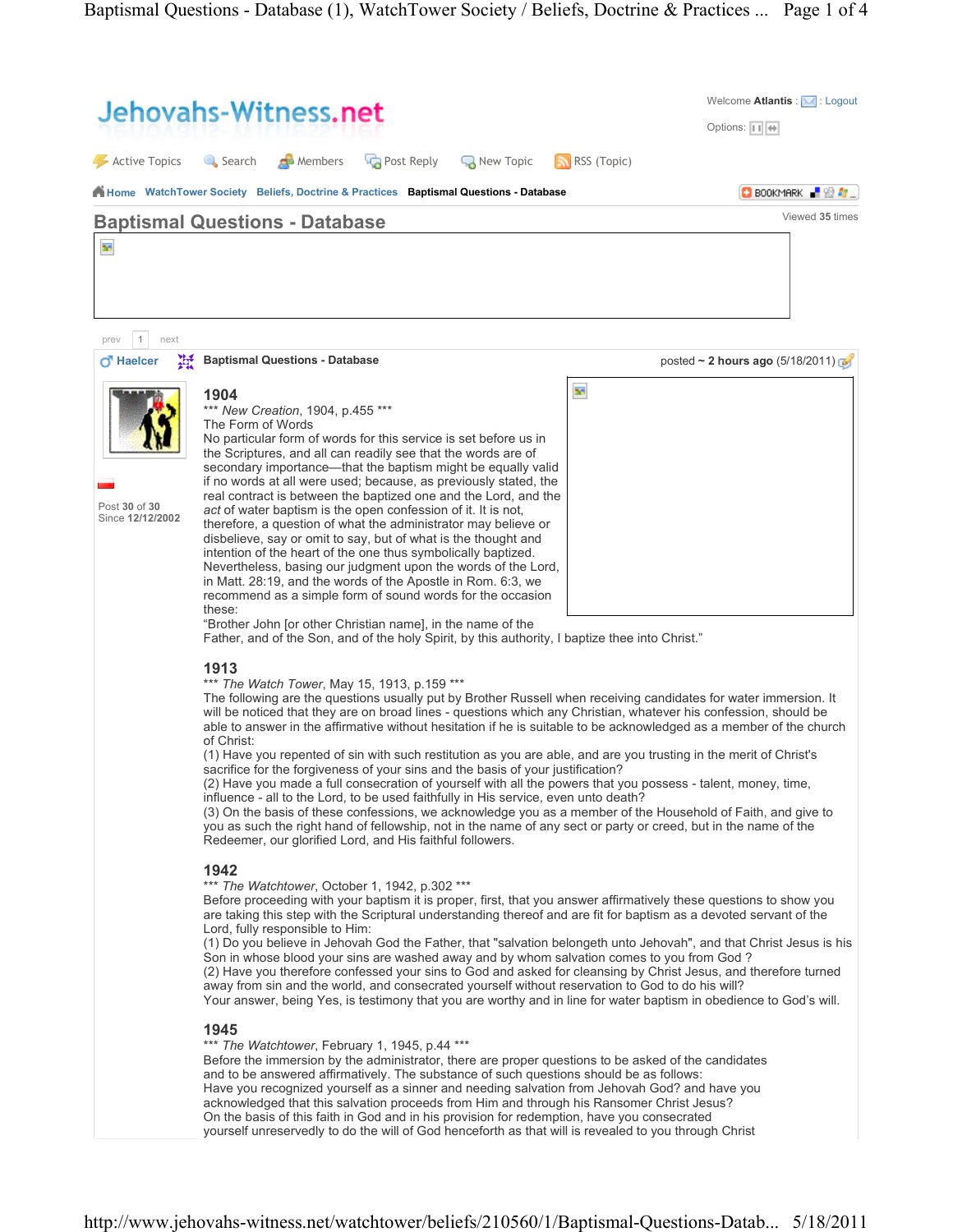#### $\overline{\mathbf{C}}$  Haelcer  $\overline{\mathbf{C}}$  Baptismal Questions - Database posted ~ 2 hours ago (5/18/2011)

Jesus and through God's Word as His holy spirit makes it plain? Those answering Yes to both of these questions are worthy, in the light of the Holy Scriptures, to be received and immersed in water.

#### 1956

\*\*\* The Watchtower, July 1, 1956, p.407 \*\*\*

Therefore now with your mouth make a public declaration of your faith by answering these two questions that I shall ask you, and let your answers be hearable, that all those about you may be witnesses to the declaration that you solemnly make:

(1) Have you recognized yourself before Jehovah God as a sinner who needs salvation, and have you acknowledged to him that this salvation proceeds from him the Father through his Son Jesus Christ? (2) On the basis of this faith in God and in his provision for salvation, have you dedicated yourself unreservedly to God to do his will henceforth as he reveals it to you through Jesus Christ and through the Bible under the enlightenment of the holy spirit?

All of you who answered "Yes" to these questions should be baptized without hesitation or delay. You have sufficient knowledge and understanding of what you are doing and God holds you responsible to carry out his will by being baptized in water.

# 1960

\*\*\* The Watchtower, May 15, 1960, p.308 \*\*\*

Before candidates are admitted to baptism it is proper that they answer two questions, so that all those assembled with them for the occasion may be witnesses who have heard from the candidates' own mouths that they understand what they are doing and that they have taken the required steps. Those who can answer the questions in the affirmative should say, "Yes," after each question, and should say it loudly and in unison, that is, all at the same time.

The first question is: Have you recognized yourself before Jehovah God as a sinner who needs salvation, and have you acknowledged to him that this salvation proceeds from him, the Father, through his Son Jesus Christ? The second question is: On the basis of this faith in God and in his provision for salvation have you dedicated yourself unreservedly to God to do his will henceforth as he reveals it to you through Jesus Christ and through the Bible under the enlightening power of the holy spirit?

Everyone who has answered "Yes" to these two questions is eligible for baptism and should be baptized at that same circuit or district assembly of Jehovah's witnesses.

#### 1966

\*\*\* The Watchtower, August 1, 1966, p.465 \*\*\*

Dedication is a solemn decision made unconditionally and an act of faith. Are you able to answer "Yes" to the two questions regularly propounded when individuals present themselves for Christian baptism?

(1) Have you recognized yourself before Jehovah God as a sinner who needs salvation, and have you acknowledged to him that this salvation proceeds from him, the Father, through his Son Jesus Christ? (2) On the basis of this faith in God and in his provision for salvation, have you dedicated yourself unreservedly to God to do his will henceforth as he reveals it to you through Jesus Christ and through the Bible under the enlightening power of the holy spirit?

If so, then we say: "And now why are you delaying? Rise, get baptized and wash your sins away by your calling upon his name."—Acts 22:16.

# 1970

\*\*\* The Watchtower, May 15, 1970, p.309\*\*\*

Two questions which do search out the heart and mind of each candidate are: (1) Have you recognized yourself as a sinner and needing salvation from Jehovah God? And have you acknowledged that this salvation proceeds from him and through his ransomer, Christ Jesus? (2) On the basis of this faith in God and in his provision for redemption have you dedicated yourself unreservedly to Jehovah God, to do his will henceforth as that will is revealed to you through Christ Jesus and through God's Word as his holy spirit makes it plain? Those who answer "yes" audibly to these two questions so that the other persons present may witness their affirmation of dedication may appropriately be baptized.

# 1973

\*\*\* The Watchtower, May 1, 1973, p.280 \*\*\*

If you feel the same about serving Jehovah God and taking Christ's yoke upon you, we suggest that you consider the following two questions, which are asked of candidates for baptism:

(1) Have you repented of your sins and turned around, recognizing yourself before Jehovah God as a condemned sinner who needs salvation, and have you acknowledged to him that this salvation proceeds from him, the Father, through his Son Jesus Christ?

(2) On the basis of this faith in God and in his provision for salvation, have you dedicated yourself unreservedly to God to do his will henceforth as he reveals it to you through Jesus Christ and through the Bible under the enlightening power of the holy spirit?

If you find that you can answer "YES" to these questions, then it would be appropriate for you to speak to the presiding overseer in the congregation of Jehovah's witnesses with which you associate, with a view to getting baptized.

# 1985

\*\*\*The Watchtower, June 1, 1985, p.30 \*\*\*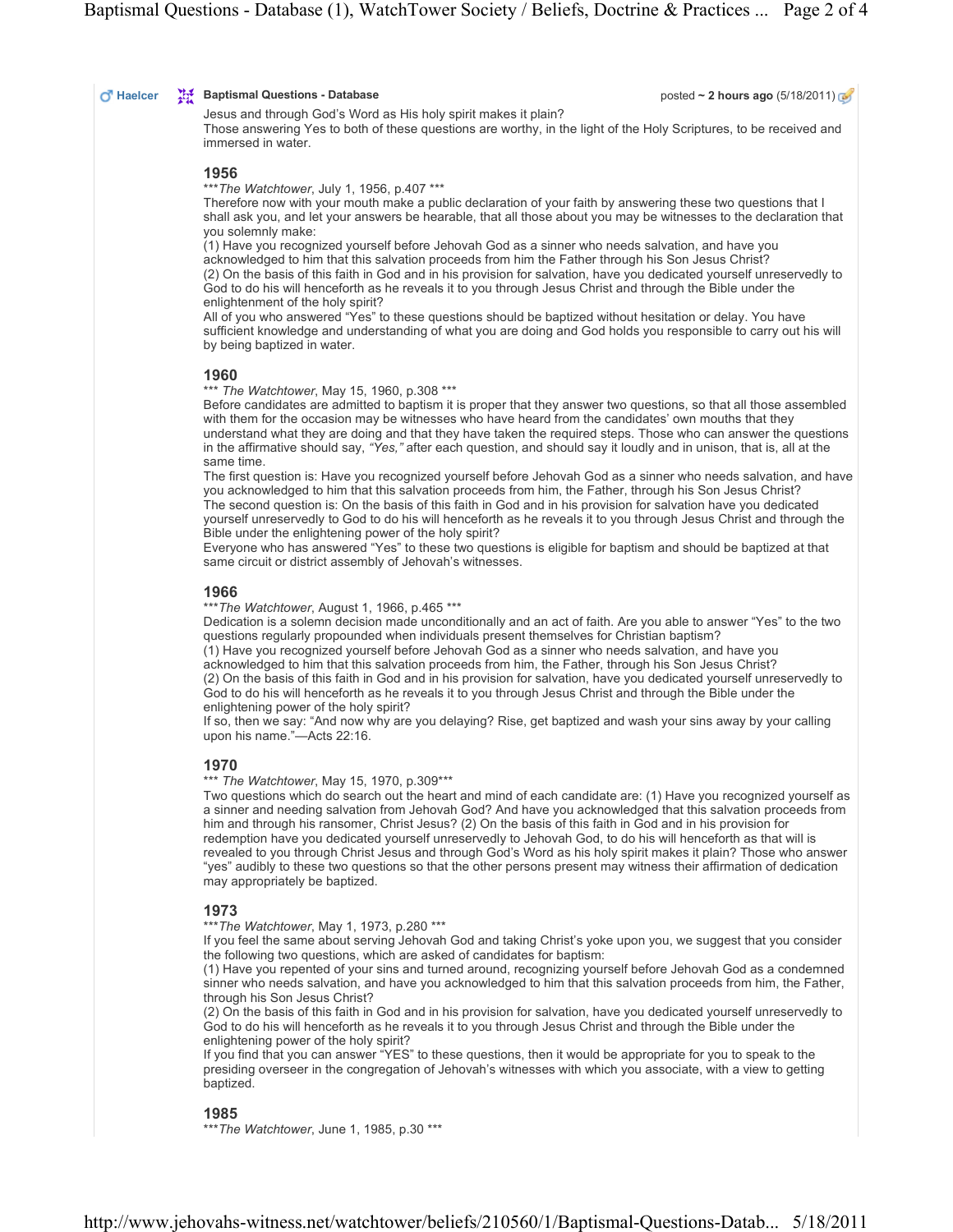| O Haelcer<br>擬                     | <b>Baptismal Questions - Database</b>                                                                                                                                                                                                                                                                                                                                                                                                                                                                                                                                                                                                                                                                                                                                                                                                                                          |                                                                        |                                                                                                                                                                                                                                |                         | posted ~ 2 hours ago (5/18/2011) |  |
|------------------------------------|--------------------------------------------------------------------------------------------------------------------------------------------------------------------------------------------------------------------------------------------------------------------------------------------------------------------------------------------------------------------------------------------------------------------------------------------------------------------------------------------------------------------------------------------------------------------------------------------------------------------------------------------------------------------------------------------------------------------------------------------------------------------------------------------------------------------------------------------------------------------------------|------------------------------------------------------------------------|--------------------------------------------------------------------------------------------------------------------------------------------------------------------------------------------------------------------------------|-------------------------|----------------------------------|--|
|                                    |                                                                                                                                                                                                                                                                                                                                                                                                                                                                                                                                                                                                                                                                                                                                                                                                                                                                                |                                                                        | At the close of the convention baptism talk, the baptism candidates will be in position to answer with depth of<br>understanding and heartfelt appreciation two simple questions that serve to confirm that they recognize the |                         |                                  |  |
|                                    | implications of following Christ's example. The first question is:<br>OnthebasisofthesacrificeofJesusChrist,haveyourepentedofyoursinsanddedicatedyourselftoJehovahtodohiswill?<br>The second is:<br>DoyouunderstandthatyourdedicationandbaptismidentifyyouasoneofJehovah'sWitnessesinassociationwithGod'sspirit                                                                                                                                                                                                                                                                                                                                                                                                                                                                                                                                                                |                                                                        |                                                                                                                                                                                                                                |                         |                                  |  |
|                                    |                                                                                                                                                                                                                                                                                                                                                                                                                                                                                                                                                                                                                                                                                                                                                                                                                                                                                |                                                                        |                                                                                                                                                                                                                                |                         |                                  |  |
|                                    |                                                                                                                                                                                                                                                                                                                                                                                                                                                                                                                                                                                                                                                                                                                                                                                                                                                                                |                                                                        |                                                                                                                                                                                                                                |                         |                                  |  |
|                                    | -directedorganization?<br>Having answered yes to these questions, candidates are in a right heart condition to undergo Christian baptism.                                                                                                                                                                                                                                                                                                                                                                                                                                                                                                                                                                                                                                                                                                                                      |                                                                        |                                                                                                                                                                                                                                |                         |                                  |  |
|                                    |                                                                                                                                                                                                                                                                                                                                                                                                                                                                                                                                                                                                                                                                                                                                                                                                                                                                                |                                                                        |                                                                                                                                                                                                                                |                         |                                  |  |
|                                    | 1989                                                                                                                                                                                                                                                                                                                                                                                                                                                                                                                                                                                                                                                                                                                                                                                                                                                                           |                                                                        |                                                                                                                                                                                                                                |                         |                                  |  |
|                                    | *** The Watchtower, January 15, 1989, p.13***<br>The Scriptures repeatedly mention the baptism of believers. (Acts 4:4: 5:14: 8:13: 16:27-34: 18:8: 19:1-7) To<br>become one of Jehovah's Witnesses, then, a person must be a believer - one who exercises faith and gets<br>baptized. Even before baptism, such faith manifests itself in godly conduct, trust in Jehovah, participation in the<br>Kingdom-preaching work, and acceptance of Jesus' ransom sacrifice. Faith in the ransom is emphasized for<br>baptismal candidates, for the first of two questions the speaker asks them is: "On the basis of the sacrifice of Jesus<br>Christ, have you repented of your sins and dedicated yourself to Jehovah to do his will?" Only if the individual<br>answers in the affirmative and also understands that his dedication and baptism identify him as one of Jehovah's |                                                                        |                                                                                                                                                                                                                                |                         |                                  |  |
|                                    |                                                                                                                                                                                                                                                                                                                                                                                                                                                                                                                                                                                                                                                                                                                                                                                                                                                                                |                                                                        |                                                                                                                                                                                                                                |                         |                                  |  |
|                                    |                                                                                                                                                                                                                                                                                                                                                                                                                                                                                                                                                                                                                                                                                                                                                                                                                                                                                |                                                                        |                                                                                                                                                                                                                                |                         |                                  |  |
|                                    |                                                                                                                                                                                                                                                                                                                                                                                                                                                                                                                                                                                                                                                                                                                                                                                                                                                                                |                                                                        |                                                                                                                                                                                                                                |                         |                                  |  |
|                                    |                                                                                                                                                                                                                                                                                                                                                                                                                                                                                                                                                                                                                                                                                                                                                                                                                                                                                |                                                                        |                                                                                                                                                                                                                                |                         |                                  |  |
|                                    | Witnesses in association with God's spirit-directed organization can he acceptably undergo water immersion.                                                                                                                                                                                                                                                                                                                                                                                                                                                                                                                                                                                                                                                                                                                                                                    |                                                                        |                                                                                                                                                                                                                                |                         |                                  |  |
|                                    | 2006<br>*** The Watchtower, April 1, 2006, p.22 ***<br>TheTwoBaptismalQuestions<br>On the basis of the sacrifice of Jesus Christ, have you repented of your sins and dedicated yourself to Jehovah to<br>do his will?<br>Do you understand that your dedication and baptism identify you as one of Jehovah's Witnesses in association with                                                                                                                                                                                                                                                                                                                                                                                                                                                                                                                                     |                                                                        |                                                                                                                                                                                                                                |                         |                                  |  |
|                                    |                                                                                                                                                                                                                                                                                                                                                                                                                                                                                                                                                                                                                                                                                                                                                                                                                                                                                |                                                                        |                                                                                                                                                                                                                                |                         |                                  |  |
|                                    |                                                                                                                                                                                                                                                                                                                                                                                                                                                                                                                                                                                                                                                                                                                                                                                                                                                                                |                                                                        |                                                                                                                                                                                                                                |                         |                                  |  |
|                                    |                                                                                                                                                                                                                                                                                                                                                                                                                                                                                                                                                                                                                                                                                                                                                                                                                                                                                |                                                                        |                                                                                                                                                                                                                                |                         |                                  |  |
|                                    |                                                                                                                                                                                                                                                                                                                                                                                                                                                                                                                                                                                                                                                                                                                                                                                                                                                                                |                                                                        |                                                                                                                                                                                                                                |                         |                                  |  |
|                                    | God's spirit-directed organization?                                                                                                                                                                                                                                                                                                                                                                                                                                                                                                                                                                                                                                                                                                                                                                                                                                            |                                                                        |                                                                                                                                                                                                                                |                         |                                  |  |
|                                    |                                                                                                                                                                                                                                                                                                                                                                                                                                                                                                                                                                                                                                                                                                                                                                                                                                                                                |                                                                        |                                                                                                                                                                                                                                |                         |                                  |  |
| $\mathbf{1}$<br>next<br>prev       |                                                                                                                                                                                                                                                                                                                                                                                                                                                                                                                                                                                                                                                                                                                                                                                                                                                                                |                                                                        |                                                                                                                                                                                                                                |                         |                                  |  |
| <b>Ads by Google</b>               | <b>Baptism</b>                                                                                                                                                                                                                                                                                                                                                                                                                                                                                                                                                                                                                                                                                                                                                                                                                                                                 | <b>Jesus Christ</b>                                                    | Jehovah                                                                                                                                                                                                                        | <b>Watchtower Bible</b> | <b>Baptism by Immersion</b>      |  |
| Post a reply                       |                                                                                                                                                                                                                                                                                                                                                                                                                                                                                                                                                                                                                                                                                                                                                                                                                                                                                |                                                                        |                                                                                                                                                                                                                                |                         |                                  |  |
| You can currently create 100 more. |                                                                                                                                                                                                                                                                                                                                                                                                                                                                                                                                                                                                                                                                                                                                                                                                                                                                                | You have made 0 post(s) in the last 24 hours out of your limit of 100. |                                                                                                                                                                                                                                |                         |                                  |  |
|                                    |                                                                                                                                                                                                                                                                                                                                                                                                                                                                                                                                                                                                                                                                                                                                                                                                                                                                                | <u>icon: © none ○ ※ ○ 國 ○ 号 ○ 每 ○ 19 ○ 19 ○ 19 ○ ① ○ ① ○ 19 ○ 19</u>   |                                                                                                                                                                                                                                |                         |                                  |  |
|                                    | Title: Re: Baptismal Questions - Database                                                                                                                                                                                                                                                                                                                                                                                                                                                                                                                                                                                                                                                                                                                                                                                                                                      |                                                                        |                                                                                                                                                                                                                                |                         |                                  |  |
|                                    |                                                                                                                                                                                                                                                                                                                                                                                                                                                                                                                                                                                                                                                                                                                                                                                                                                                                                |                                                                        |                                                                                                                                                                                                                                |                         |                                  |  |
|                                    |                                                                                                                                                                                                                                                                                                                                                                                                                                                                                                                                                                                                                                                                                                                                                                                                                                                                                | <b>Styles</b><br>Format                                                | Font family                                                                                                                                                                                                                    | Font size               |                                  |  |
|                                    |                                                                                                                                                                                                                                                                                                                                                                                                                                                                                                                                                                                                                                                                                                                                                                                                                                                                                |                                                                        |                                                                                                                                                                                                                                |                         |                                  |  |
|                                    |                                                                                                                                                                                                                                                                                                                                                                                                                                                                                                                                                                                                                                                                                                                                                                                                                                                                                |                                                                        |                                                                                                                                                                                                                                |                         |                                  |  |
|                                    |                                                                                                                                                                                                                                                                                                                                                                                                                                                                                                                                                                                                                                                                                                                                                                                                                                                                                |                                                                        |                                                                                                                                                                                                                                |                         |                                  |  |
|                                    |                                                                                                                                                                                                                                                                                                                                                                                                                                                                                                                                                                                                                                                                                                                                                                                                                                                                                |                                                                        |                                                                                                                                                                                                                                |                         |                                  |  |
|                                    |                                                                                                                                                                                                                                                                                                                                                                                                                                                                                                                                                                                                                                                                                                                                                                                                                                                                                |                                                                        |                                                                                                                                                                                                                                |                         |                                  |  |
|                                    |                                                                                                                                                                                                                                                                                                                                                                                                                                                                                                                                                                                                                                                                                                                                                                                                                                                                                |                                                                        |                                                                                                                                                                                                                                |                         |                                  |  |
|                                    |                                                                                                                                                                                                                                                                                                                                                                                                                                                                                                                                                                                                                                                                                                                                                                                                                                                                                |                                                                        |                                                                                                                                                                                                                                |                         |                                  |  |
|                                    |                                                                                                                                                                                                                                                                                                                                                                                                                                                                                                                                                                                                                                                                                                                                                                                                                                                                                |                                                                        |                                                                                                                                                                                                                                |                         |                                  |  |
|                                    |                                                                                                                                                                                                                                                                                                                                                                                                                                                                                                                                                                                                                                                                                                                                                                                                                                                                                |                                                                        |                                                                                                                                                                                                                                |                         |                                  |  |
|                                    |                                                                                                                                                                                                                                                                                                                                                                                                                                                                                                                                                                                                                                                                                                                                                                                                                                                                                |                                                                        |                                                                                                                                                                                                                                |                         |                                  |  |
|                                    |                                                                                                                                                                                                                                                                                                                                                                                                                                                                                                                                                                                                                                                                                                                                                                                                                                                                                |                                                                        |                                                                                                                                                                                                                                |                         |                                  |  |
|                                    |                                                                                                                                                                                                                                                                                                                                                                                                                                                                                                                                                                                                                                                                                                                                                                                                                                                                                |                                                                        |                                                                                                                                                                                                                                |                         |                                  |  |
|                                    |                                                                                                                                                                                                                                                                                                                                                                                                                                                                                                                                                                                                                                                                                                                                                                                                                                                                                |                                                                        |                                                                                                                                                                                                                                |                         |                                  |  |
|                                    |                                                                                                                                                                                                                                                                                                                                                                                                                                                                                                                                                                                                                                                                                                                                                                                                                                                                                |                                                                        |                                                                                                                                                                                                                                |                         |                                  |  |
| Path:                              |                                                                                                                                                                                                                                                                                                                                                                                                                                                                                                                                                                                                                                                                                                                                                                                                                                                                                |                                                                        |                                                                                                                                                                                                                                |                         |                                  |  |

# Posting Guidelines

To ensure all users feel safe and keen to participate, please avoid:

- 
- 1. Insulting, threatening or provoking language<br>2. Inciting hatred on the basis of race, religion, gender, nationality or sexuality or other personal characteristic.<br>3. Swearing, using hate-speech or making obscene or vu
-